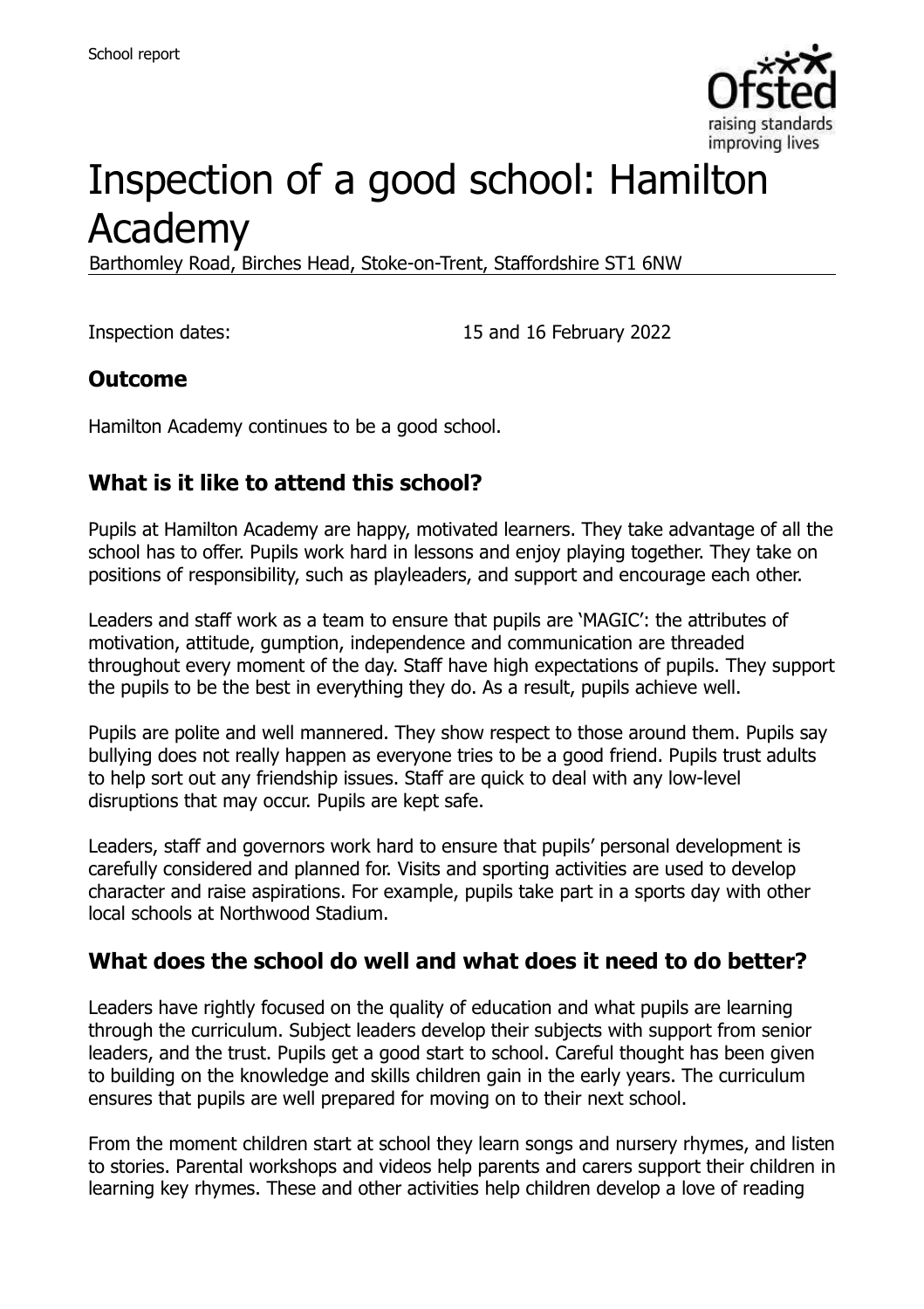

and an understanding of stories and characters. Skilful teaching ensures that children begin learning phonics well in Nursery. In Reception, children begin to read books that match the sounds they know. Sharp, focused support is quickly provided to any pupil who struggles. The library is at the heart of the school. Appropriate books and daily reading support children to become confident readers. Pupils enjoy the way in which staff enthusiastically model reading during story time. A strong reading culture is evident throughout the school.

In other subjects, including mathematics and geography, staff are very clear about what to teach, and when and how to teach it. Children learn mathematical skills, so they are prepared for their next stage of learning. Meaningful links are made through other subjects. In the Nursery, children were beginning to recognise and write the number 5. Children successfully counted five objects and placed five cars on the interactive whiteboard. Effective use is made of learning outside the classroom. For example, children make 'seed balls' for the birds to eat, linked to their topic on weather and the seasons.

Leaders ensure that staff have training and development opportunities. Staff appreciate the chance to develop their skills and deepen their knowledge. Curriculum leaders support this by working alongside and coaching staff. Where needed, teachers make adaptations to the curriculum for pupils with special educational needs and/or disabilities. For example, in mathematics additional adults support learning, so all pupils are included.

Leaders are developing the assessments they make in several subjects. Assessments in geography, for example, do not capture the prior knowledge of learners or what each pupil has learned at the end of a topic. Effective provision for higher-attaining pupils is evident in English, mathematics and science. However, this is not the case in other subjects.

Pupils are encouraged to stay fit and healthy, for example through regular skipping at playtimes. Pupils visit their local church and local mosque when learning about different religions. They visit Manchester Airport as part of a topic on travel and transport. They take part in community events, including a scarecrow festival. These carefully planned experiences ensure that pupils widen their learning beyond the classroom.

Leaders manage and support staff well. Staff say that a focus on well-being and workload has helped the team. Staff feel respected and are proud to work at the school. Parents also say good things about the school. They comment on the clear communication they receive. They particularly like the way pupils are greeted by staff every morning.

Governors and trustees fulfil their statutory duties well. The trust is providing effective challenge and support to leaders. The school's self-evaluation of its work is realistic and accurate.

# **Safeguarding**

The arrangements for safeguarding are effective.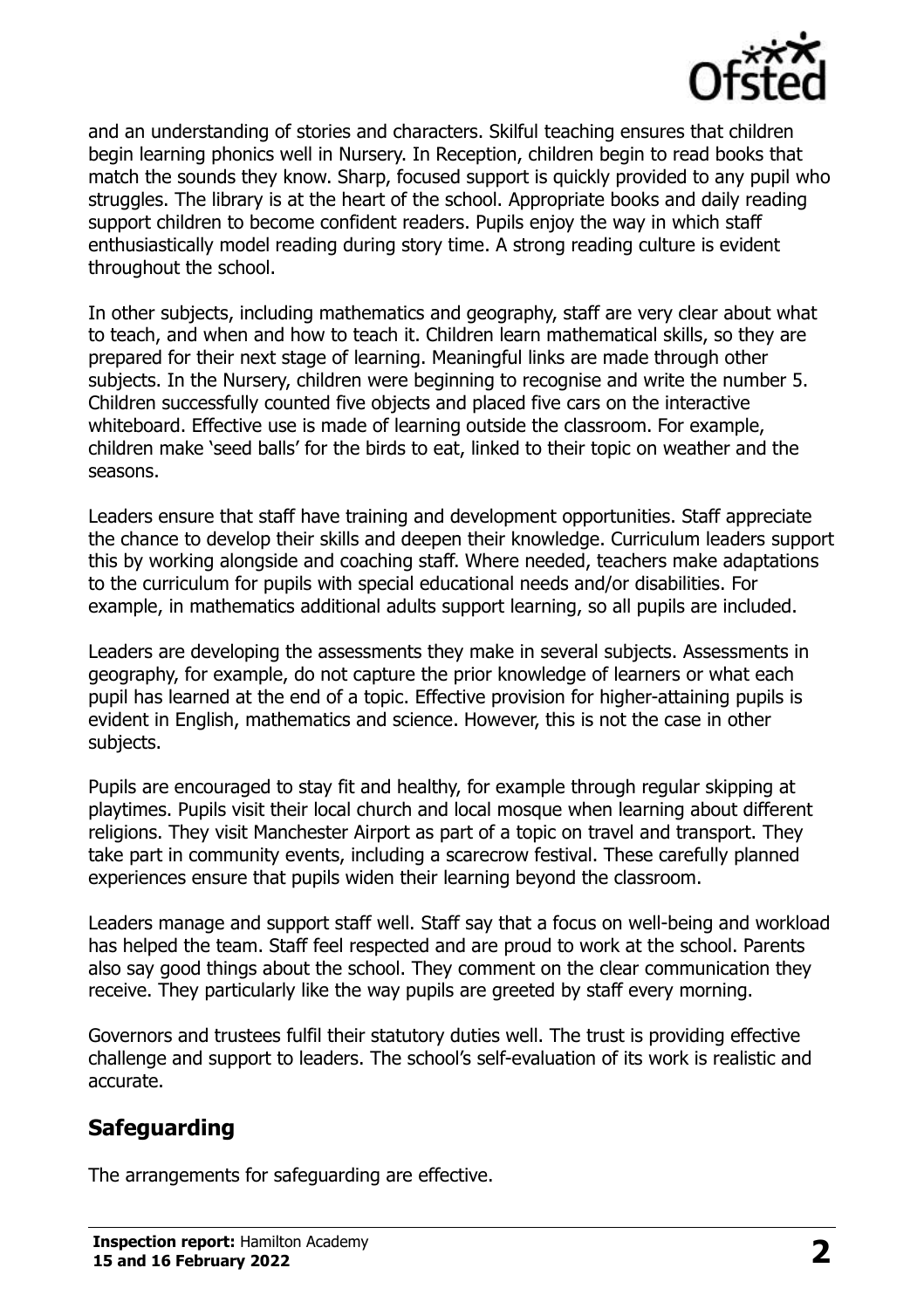

Staff work as an effective team to keep pupils safe. They are well trained and know exactly what to do, who to talk to and how to record any concerns. Leaders act quickly to provide support for vulnerable pupils and their families. Leaders and governors check that staff are suitable before they begin work at the school.

Leaders maintain a focus on pupils' well-being. They ensure that pupils are taught about the difference between friendship difficulties and bullying. Pupils talk confidently about how to stay safe when using the internet or when crossing a road.

### **What does the school need to do to improve?**

# **(Information for the school and appropriate authority)**

■ Leaders do not fully understand how well the intended curriculum in subjects other than English, mathematics and science is being learned. The school's approach to assessment is not as well developed as it needs to be. As a result, the curriculum for higher-attaining pupils is not matched as well as it could be to their needs. Leaders should ensure that assessment in these subjects is refined, and enable teachers to use the information effectively to plan and deliver learning that deepens the knowledge of higher-attaining pupils.

### **Background**

When we have judged a school to be good, we will then normally go into the school about once every four years to confirm that the school remains good. This is called a section 8 inspection of a good or outstanding school, because it is carried out under section 8 of the Education Act 2005. We do not give graded judgements on a section 8 inspection. However, if we find evidence that a school would now receive a higher or lower grade, then the next inspection will be a section 5 inspection. Usually this is within one to two years of the date of the section 8 inspection. If we have serious concerns about safeguarding, behaviour or the quality of education, we will deem the section 8 inspection as a section 5 inspection immediately.

This is the first section 8 inspection since we judged the predecessor school, Hamilton School, be good in October 2014.

#### **How can I feed back my views?**

You can use [Ofsted Parent View](https://parentview.ofsted.gov.uk/) to give Ofsted your opinion on your child's school, or to find out what other parents and carers think. We use information from Ofsted Parent View when deciding which schools to inspect, when to inspect them and as part of their inspection.

The Department for Education has further quidance on how to complain about a school.

If you are the school and you are not happy with the inspection or the report, you can [complain to Ofsted.](https://www.gov.uk/complain-ofsted-report)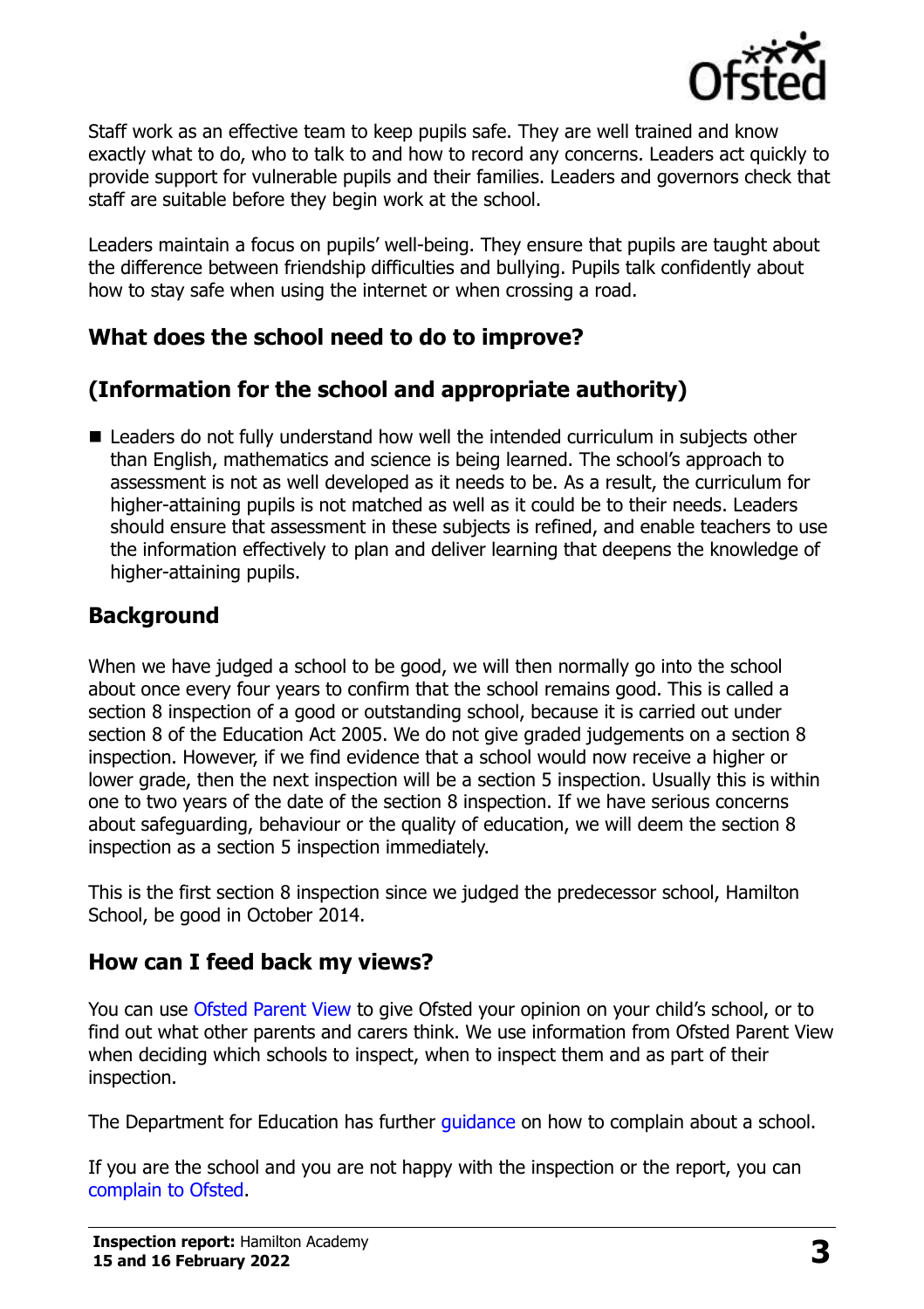

# **Further information**

You can search for [published performance information](http://www.compare-school-performance.service.gov.uk/) about the school.

In the report, '[disadvantaged pupils](http://www.gov.uk/guidance/pupil-premium-information-for-schools-and-alternative-provision-settings)' refers to those pupils who attract government pupil premium funding: pupils claiming free school meals at any point in the last six years and pupils in care or who left care through adoption or another formal route.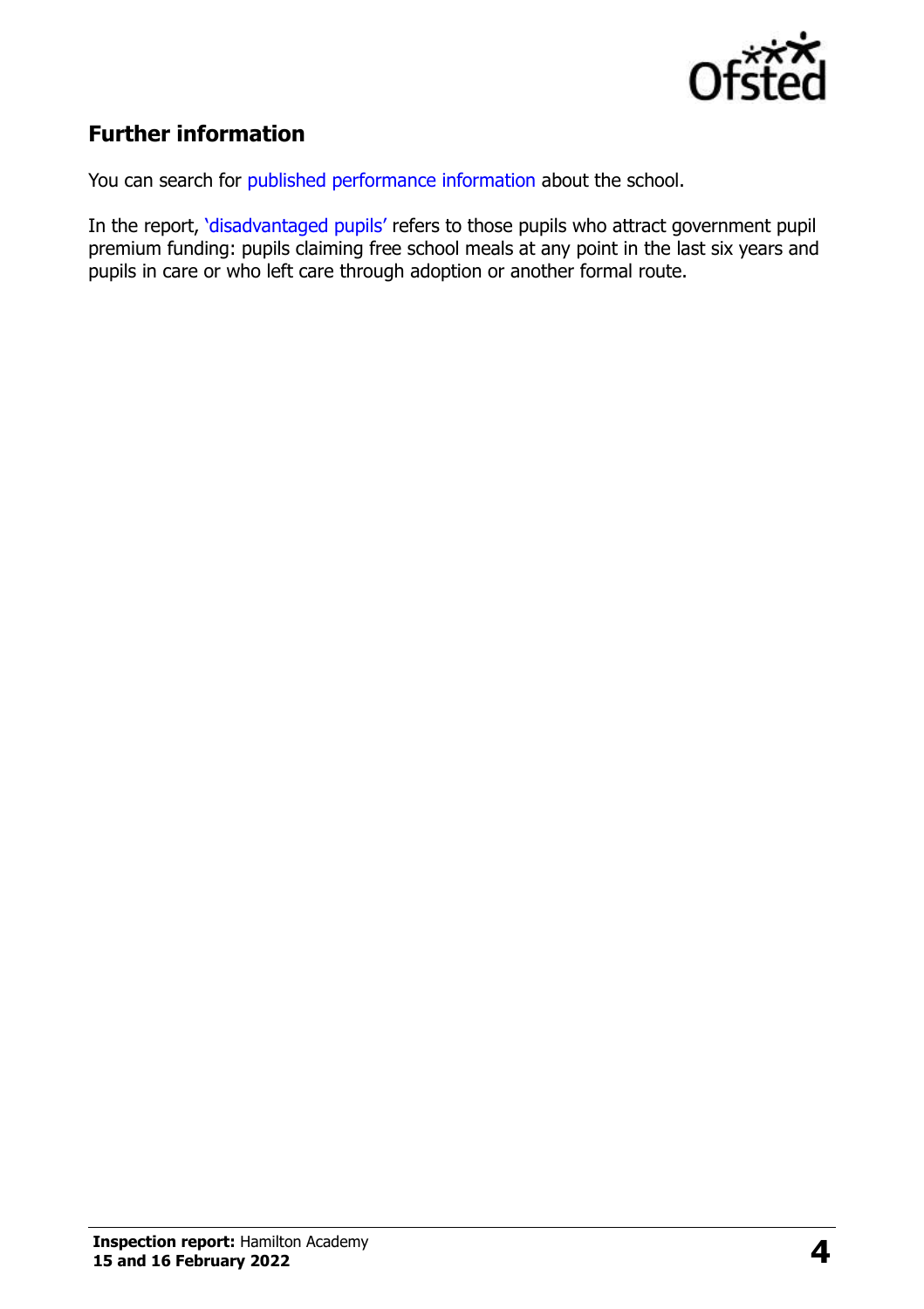

### **School details**

| Unique reference number             | 143484                           |
|-------------------------------------|----------------------------------|
| <b>Local authority</b>              | Stoke-on-Trent                   |
| <b>Inspection number</b>            | 10212182                         |
| <b>Type of school</b>               | Nursery and Infant               |
| <b>School category</b>              | Academy converter                |
| Age range of pupils                 | $3$ to $7$                       |
| <b>Gender of pupils</b>             | Mixed                            |
| Number of pupils on the school roll | 145                              |
| <b>Appropriate authority</b>        | Board of trustees                |
| <b>Chair of trust</b>               | <b>Paul Atkins</b>               |
| <b>Principal</b>                    | Yvonne Glaister                  |
| Website                             | http://www.hamilton.stoke.sch.uk |
| Date of previous inspection         | Not previously inspected         |

# **Information about this school**

- The Hamilton School converted to become an academy in September 2017. When its predecessor school was last inspected by Ofsted it was judged to be good overall. The school is now part of the ESPRIT Multi-Academy Trust.
- The school does not make use of any alternative provision.

#### **Information about this inspection**

- This was the first routine inspection the school received since the COVID-19 pandemic began. The inspector discussed the impact of the pandemic with leaders and has taken that into account in their evaluation of the school.
- The inspector met with the principal, the deputy principal, the special educational needs and disabilities coordinator, curriculum leaders and class teachers. The inspector also met with representatives from the local governing body and from the trust.
- Deep dives were carried out into reading, mathematics and geography. For each deep dive, the inspector looked at the curriculum and spoke to leaders about their subjects. The inspector conducted joint lesson visits with leaders, spoke to pupils about their work and wider school experiences and looked at a range of pupils' work.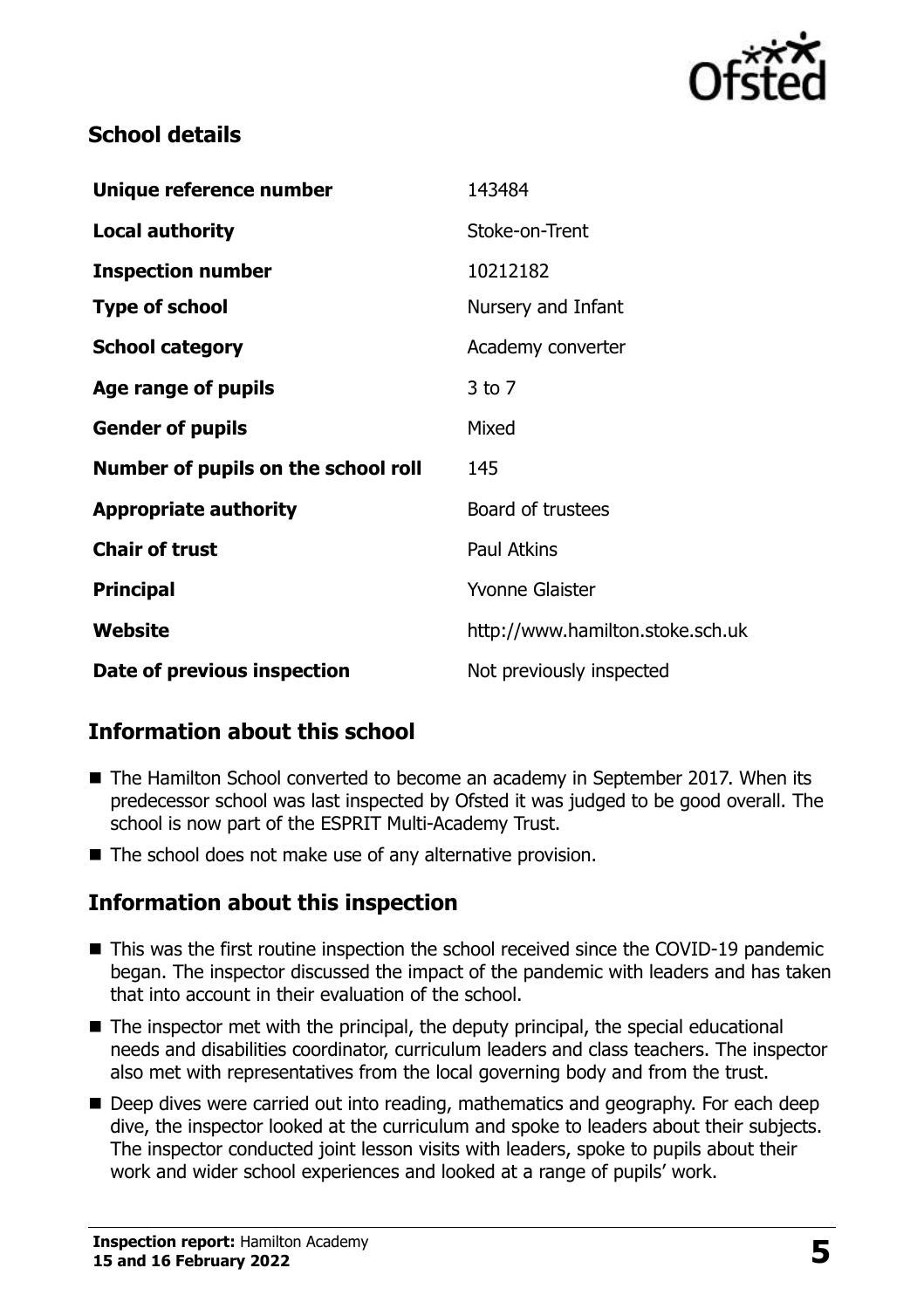

- The inspector scrutinised a wide range of safeguarding information, including the school's policy. They spoke to staff and pupils about safeguarding and looked at how pupils learn to keep themselves safe. The inspector spoke to the safeguarding lead and members of the school's pastoral team about recording and reporting of any safeguarding incidents.
- The inspector checked the school's website.
- The inspector considered the responses to Ofsted Parent View, and the views of staff on Ofsted's online survey.

#### **Inspection team**

Heather Phillips, lead inspector Her Majesty's Inspector